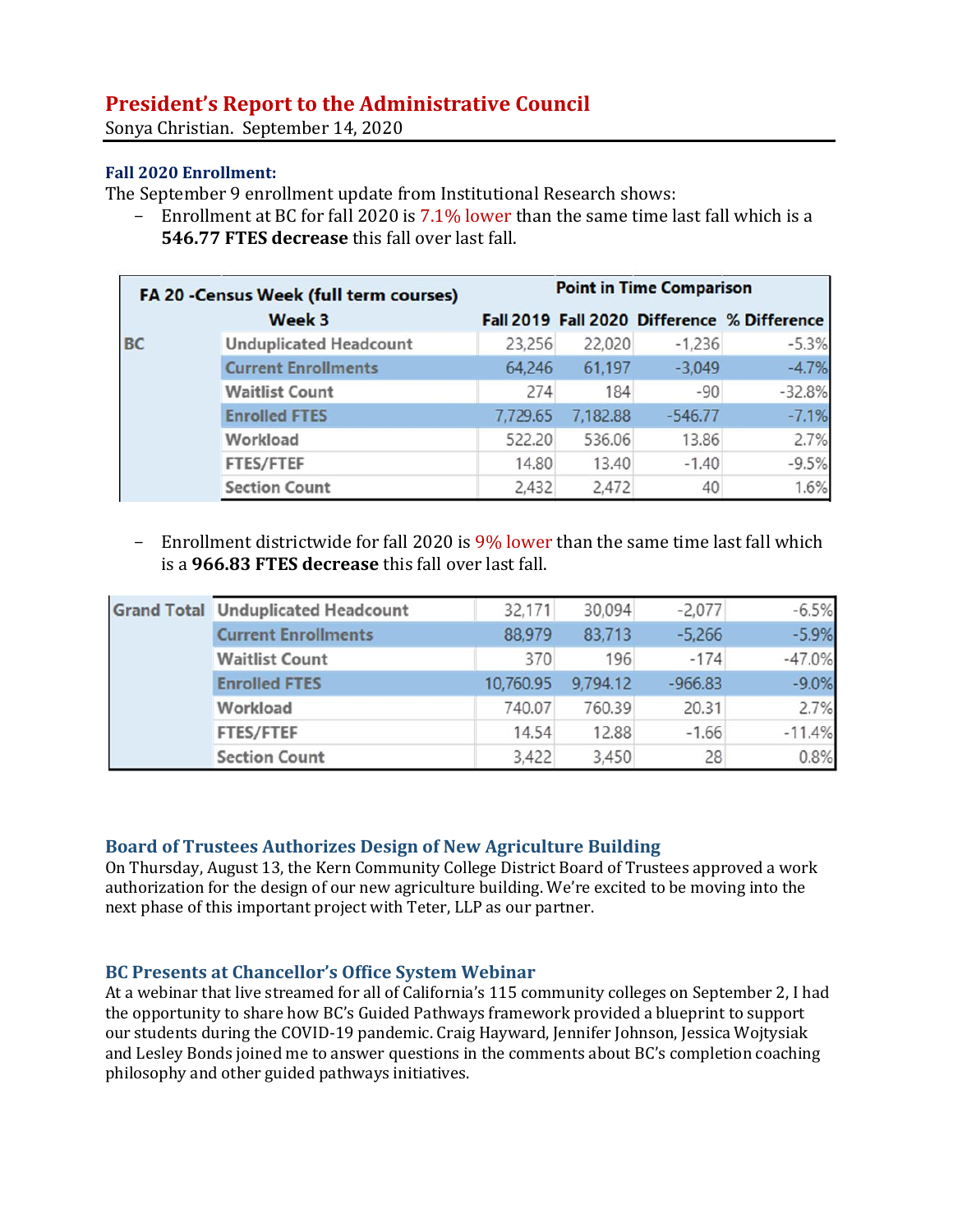#### **Fall 2020 Opening Week**

We kicked off the 2020-2021 academic year with an Opening Week celebration August 17-27 featuring our annual State of the College address and remarks from faculty and staff leadership groups. We enjoyed in community several musical and theater performances by our students.

View all Opening Week videos at [www.bakersfieldcollege.edu/president/events.](https://www.bakersfieldcollege.edu/president/events)

## **Renewed Commitment to Racial Equity**

**ANTISTICAL EQUAL Opportunity & Diversity Advisory Committee** 

Learning is a human process -BC President Sonya **Christian #BCLearns** 



1:37 PM - Aug 17, 2020 - Twitter Web App

On June 19, 2020 – Juneteenth - we unveiled our renewed commitment to racial equity alongside Mayor Karen Goh, Chief of Police Greg Terry, and many others. As we move into fall 2020, we continue to move our important racial equity work through EODAC and our various academic departments. These four tenets of our commitment are below: a

|  | <b>A Racial Equity Student Success Agenda</b> |  |
|--|-----------------------------------------------|--|
|  |                                               |  |

**Collective Consciousness Raising**

**Faculty & Staff Diversification**

**Race-Conscious Curriculum for Police and First Responder Training**

## **HEAL Webinar on COVID-19 and the Central Valley**

The Rural Health Equity and Learning Collaborative (HEAL) is hosting its first webinar on the unique challenges the Central Valley faces in the fight against COVID-19. Join us to hear some important public health strategies from the following speakers and more to be announced:

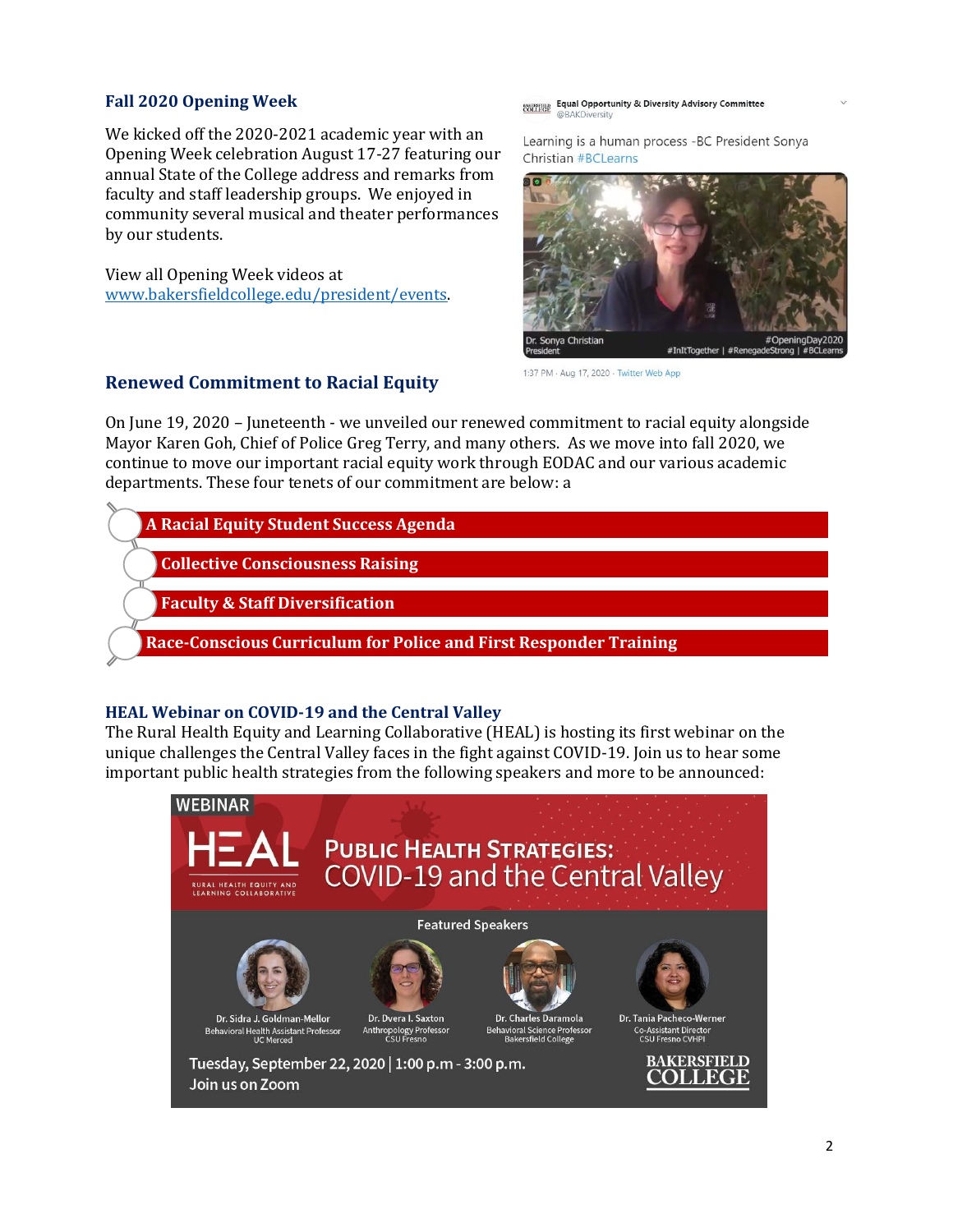## **Partnership with the National Renewable Energy Lab (NREL)**

Bakersfield College has secured a partnership with NREL and will launch a series of webinars on the Future of Kern County this semester. Mark your calendar for October 7, 2020 from 10am-12pm for the first webinar, titled *The Future of Kern County: Energy Opportunities to Secure the Economic Vitality of our Region.* Consider creating a class assignment for your students to tune in.

## **Peace Garden**

Thanks to the support of Dr. Naina Patel, BC students will have beautiful new spaces to reflect and study once we return to campus. The first phase of the Peace Garden project starts east of the library and will continue to grow throughout the campus as a series of walking spaces over the next few years. This project, driven by faculty and students, will inspire wellness, curiosity and critical thinking for generations to come. See the attachment to read [The Bakersfield Californian](https://www.bakersfield.com/news/peace-garden-to-become-major-feature-of-bc-campus/article_84baa4fe-eef6-11ea-a98f-e314a337e6a6.html)'s coverage.



## **Online Teaching Certificate**

In fall 2020, BC will offer the first two courses in the online teaching certificate: EDUC B30 and B31

- Targeted to K-12 teachers
- Available fall 2020 in 8 and 16-week schedules
- Remaining two classes in certificate to be available in Spring 2021

### **Contact Tracing Certificate**

As the need for more contact tracers ramps up, BC responded by introducing a one-week course that helps individuals gain skills needed to provide contract tracing for employers and the community. The onecredit, fully-online course totals 18 course hours of training. To date, BC has trained over 300 individuals to be "coronavirus detectives." See the attached press release for more information.



*Image source: www.aegis.com/contact-tracing-company/*

### **Virtual Student Information Desk (SID)**

The BC Student Information Desk (SID) is an online resource that gives students the opportunity to talk with Student Services representatives via one Zoom location. BC students can access the SID through multiple links on BC's website. Students enter a waiting room which gives the SID host the ability to bring students into the main session of the Zoom meeting one at a time. Once inside the main session, the students are sent to one of the 30 breakout rooms to receive assistance from either a co-host, or from various department experts from A & R, Financial Aid, Outreach, EOPS, advising, and counseling. In the three months that the SID has been in operation, an average of 520 students have been served each week.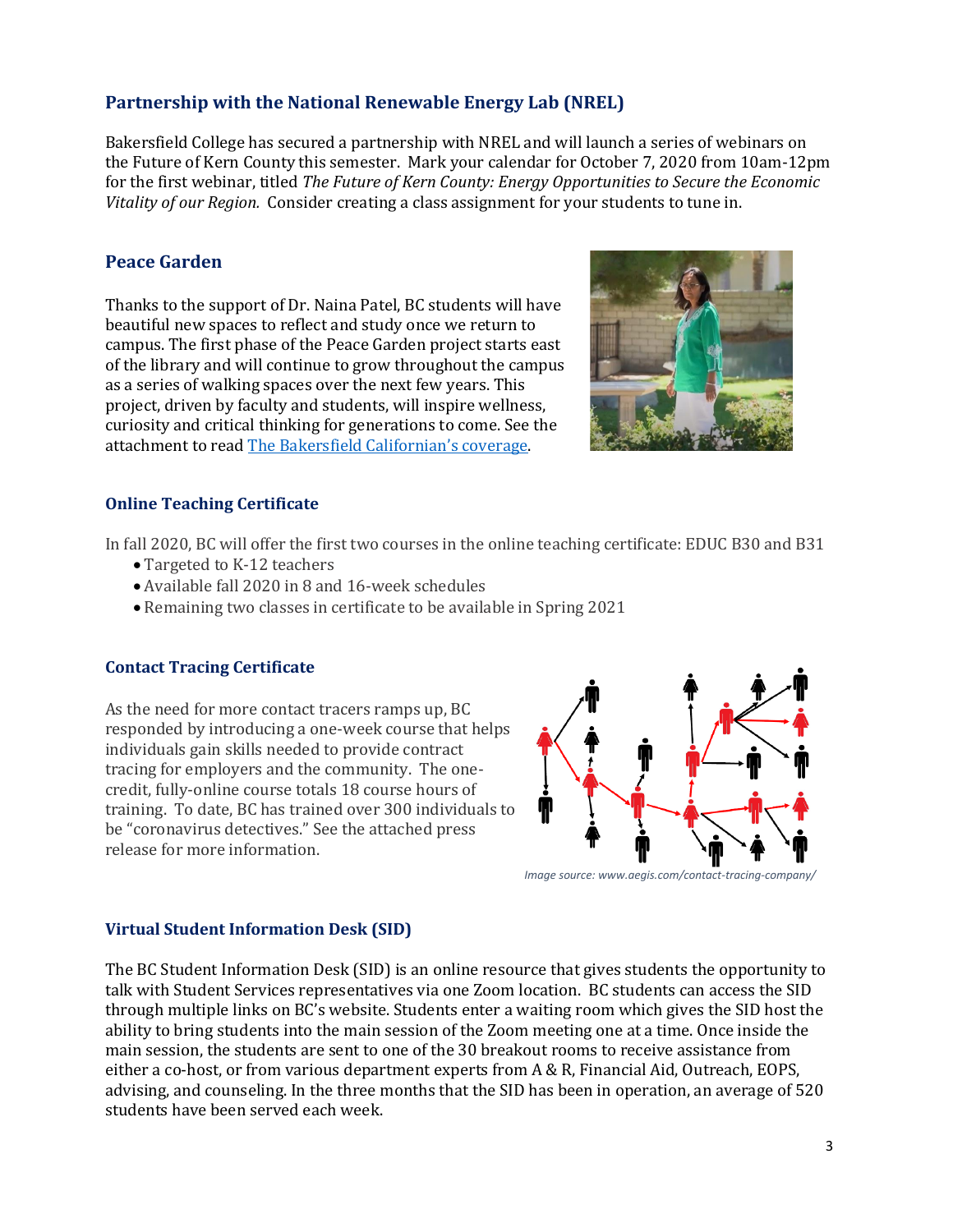#### **Mettler Gift to Early College**

Bakersfield College received a generous gift from the Clifford and Patricia Mettler Estate that will support 120 Early College students in rural communities who are working toward their associate's degrees while still in high school.

See the attachment for KGET's coverage of this gift. *Photo: Clifford and Patricia Mettler*



### **COVID-19 & BC: Shared Responsibility**



We have a shared responsibility to help prevent the spread of COVID-19. The individual shares a significant burden of this responsibility to our collective public health and safety, and we all have an obligation to hold ourselves personally accountable for following the proper guidelines to protect our campus and our families.

Please refer to th[e COVID-19 website](https://www.bakersfieldcollege.edu/covid19) and my [Renegade](https://www.bakersfieldcollege.edu/covid19/resources)  [Roundups](https://www.bakersfieldcollege.edu/covid19/resources) for constant updates on COVID-19 and BC's response.

#### **Data Snippet from the State of the College: 15+ Unit Attempts**

The state of Student Progression and Completion is strong at Bakersfield College because we have made major improvements in getting more students to complete our momentum point of enrolling full-time. And by full-time, we know that students must attempt 15 or more units per semester or 30 per year in order to complete their associate's degrees in 2 years.

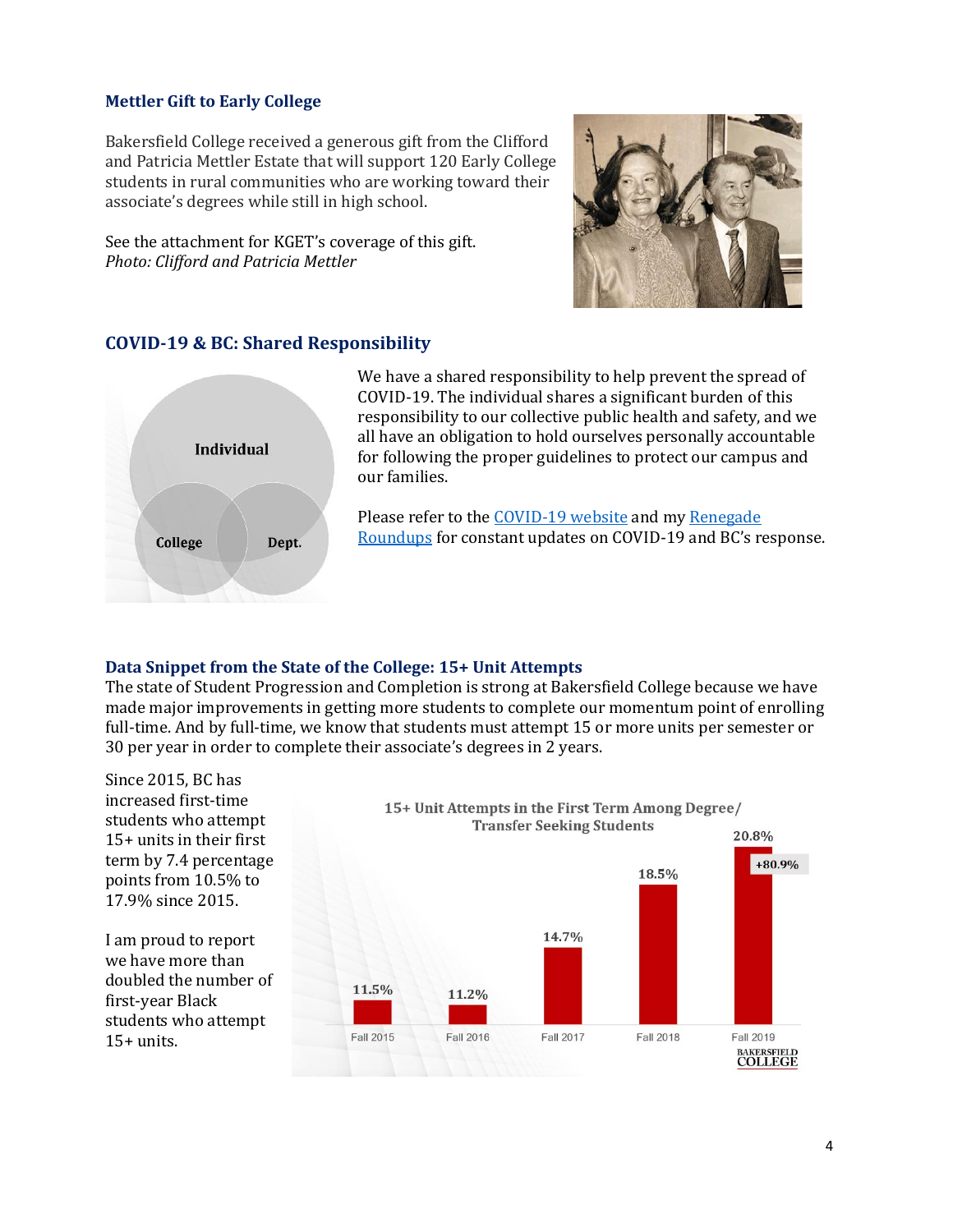### **Growth of Early College Through COVID-19**

Each of BC's high school partners have begun the 2020-2021 school year fully online. As a result, all Early College courses were scheduled as either synchronous or asynchronous online courses. High school sites have provided laptops and hot spots for access to internet. While districts have set various dates in mid-October for partial or full physical return to campus, it is anticipated that schools may decide to remain in an online format for the entire term, or even the full school year.

The graphs below show the number of Early College sections scheduled online and the anticipated number of enrollments in comparison to previous fall terms.



**Fall Section Count Comparison**

**Fall Enrollment Comparison (High School & BC Enrollments)**



*\*COVID-19 Impact: Typically, less than 5% of Early College courses at high schools are offered online. This Fall, all 313 sections have been scheduled as online courses. Students have added supports of virtual class meetings with their instructor, daily academic support, and technical support provided by the high school districts.*

*\*COVID-19 Impact: Even in distance learning, there is an anticipated growth in Early College enrollments. The anticipated enrollment is calculated with an average of 21 students per section at the high school plus the enrollments from students taking traditional BC online courses.*

#### **Innovation Award Toolkit**

In 2018, the California Community College's Chancellor's Office awarded BC with \$2.3 million to scale our Program Pathways Mapper. As a part of the award, BC developed a toolkit that tells the story of our work over the past two years to take the Mapper from BC to other community colleges, the CSU system, and now the UC system. See the attachment for the full report and visit the website for more information[: https://www.bakersfieldcollege.edu/innovation-toolkit](https://www.bakersfieldcollege.edu/innovation-toolkit)

### **BC in the News**

Take a look at the attachments to this report for recent articles on BC's work.

- Bakersfield College names longtime assistant basketball coach Aaron Chávez as interim [head of basketball operations](https://www.kget.com/news/local-news/bakersfield-college-names-longtime-assistant-basketball-coach-aaron-chavez-as-interim-head-of-basketball-operations/) (KGET: August 5, 2020)
- [College Notebook: CSUB, BC Gear Up for 2020-2021 Academic Year](https://www.bakersfield.com/news/college-notebook-csub-bc-gear-up-for-2020-21-academic-year/article_16db431c-e424-11ea-beee-d3d303694f98.html) (The Bakersfield Californian, August 22, 2020)
- [Community Voices: Taking control of our destiny and creating a brilliant future through](https://www.bakersfield.com/opinion/community-voices-taking-control-of-our-destiny-and-creating-a-brilliant-future-through-higher-education/article_1ac79fb6-e712-11ea-9234-1babeb8adf09.html)  [higher education](https://www.bakersfield.com/opinion/community-voices-taking-control-of-our-destiny-and-creating-a-brilliant-future-through-higher-education/article_1ac79fb6-e712-11ea-9234-1babeb8adf09.html) - Romeo Agbalog for The Bakersfield Californian, 8/27/20
- [20 Under 40 People to Watch: Abel Guzman](https://www.bakersfield.com/bakersfield-life/20-under-40-people-to-watch-abel-guzman/article_ca10b660-db37-11ea-85b3-2fe32045cc28.html) The Bakersfield Californian, 8/29/20